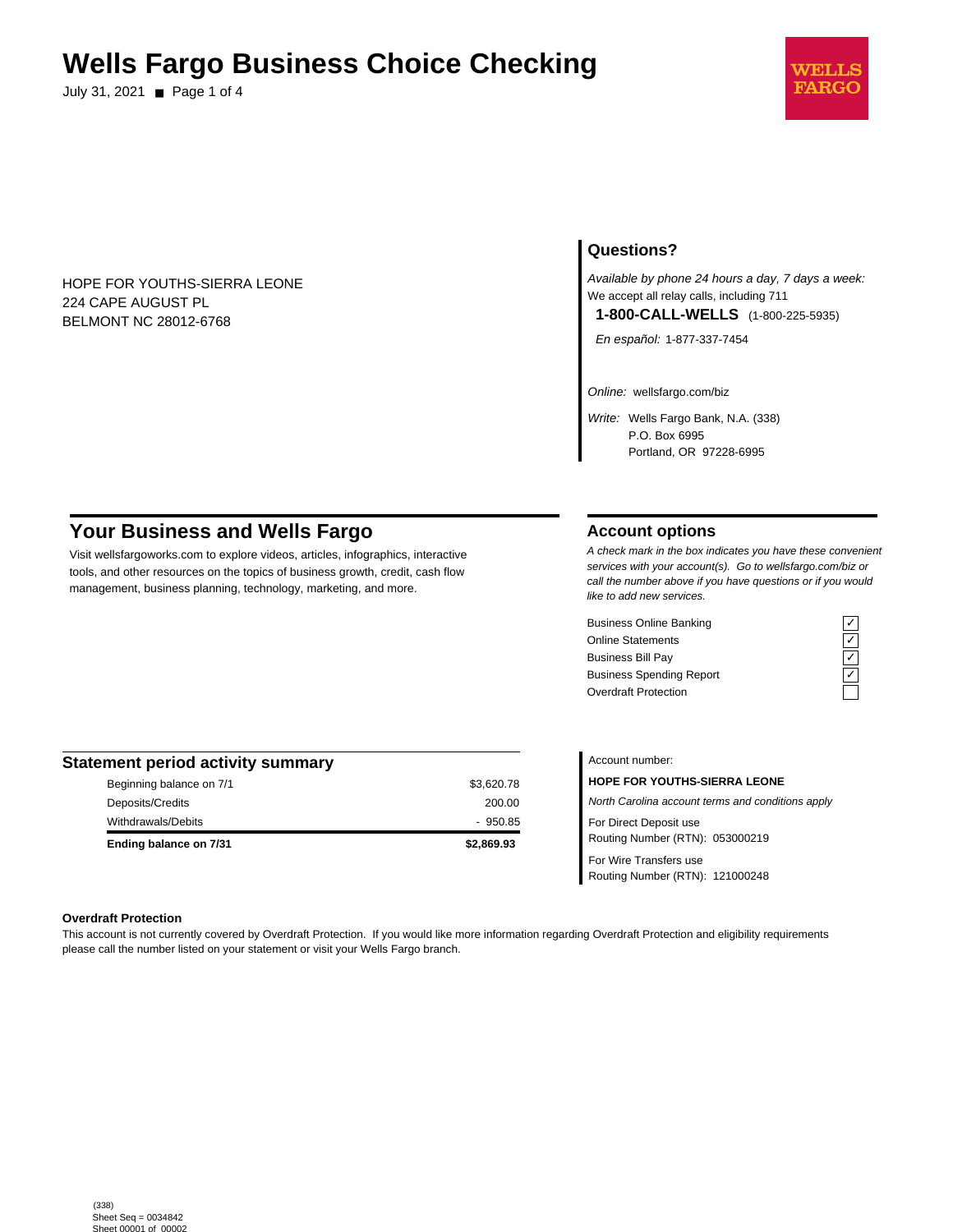

# **Transaction history**

| <b>Totals</b>          |                                                              | \$200.00  | \$950.85      |              |
|------------------------|--------------------------------------------------------------|-----------|---------------|--------------|
| Ending balance on 7/31 |                                                              |           |               | 2,869.93     |
|                        | <b>Rd Matthews NC</b>                                        |           |               |              |
| 7/29                   | Edeposit IN Branch/Store 07/29/21 03:50:46 Pm 15030 Idlewild | 200.00    |               | 2.869.93     |
|                        | Youths-Sierra                                                |           |               |              |
| 7/13                   | Harland Clarke Check/Acc. 071221 00674007575482 Hope for     |           | 170.85        | 2.669.93     |
| 7/9                    | Direct Pay Monthly Base                                      |           | 10.00         | 2,840.78     |
| 7/6                    | Check                                                        |           | 770.00        | 2,850.78     |
| Date                   | Description<br>Number                                        | Credits   | <b>Debits</b> | balance      |
|                        | Check                                                        | Deposits/ | Withdrawals/  | Ending daily |
|                        |                                                              |           |               |              |

The Ending Daily Balance does not reflect any pending withdrawals or holds on deposited funds that may have been outstanding on your account when your transactions posted. If you had insufficient available funds when a transaction posted, fees may have been assessed.

**Summary of checks written** (checks listed are also displayed in the preceding Transaction history)

| Number | Date | Amount |
|--------|------|--------|
|        | 7/6  | 770.00 |

#### **Monthly service fee summary**

For a complete list of fees and detailed account information, see the disclosures applicable to your account or talk to a banker. Go to wellsfargo.com/feefaq for a link to these documents, and answers to common monthly service fee questions.

| Fee period 07/01/2021 - 07/31/2021 | Standard monthly service fee \$0.00 | You paid \$0.00 |
|------------------------------------|-------------------------------------|-----------------|
| WX/W5                              |                                     |                 |

## **Account transaction fees summary**

|                              |            | Units    | Excess | Service charge per | Total service |
|------------------------------|------------|----------|--------|--------------------|---------------|
| Service charge description   | Units used | included | units  | excess units (\$)  | charge $(\$)$ |
| Cash Deposited (\$)          |            | 7.500    |        | 0.0030             | 0.00          |
| Transactions                 |            | 200      |        | 0.50               | 0.00          |
| <b>Total service charges</b> |            |          |        |                    | \$0.00        |

#### **Other Wells Fargo Benefits**

Our National Business Banking Center customer service number 1-800-CALL-WELLS (1-800-225-5935) hours of operation have temporarily changed to 7:00 a.m. to 11:00 p.m. Eastern Time, Monday through Saturday and Sunday 9:00 a.m. to 10:00 p.m. Eastern Time. Access to our automated banking system, the ability to report a fraud claim on your business credit or debit card, and access to report a lost or stolen business card will continue to be available 24 hours a day, 7 days per week. Thank you for banking with Wells Fargo. We appreciate your business.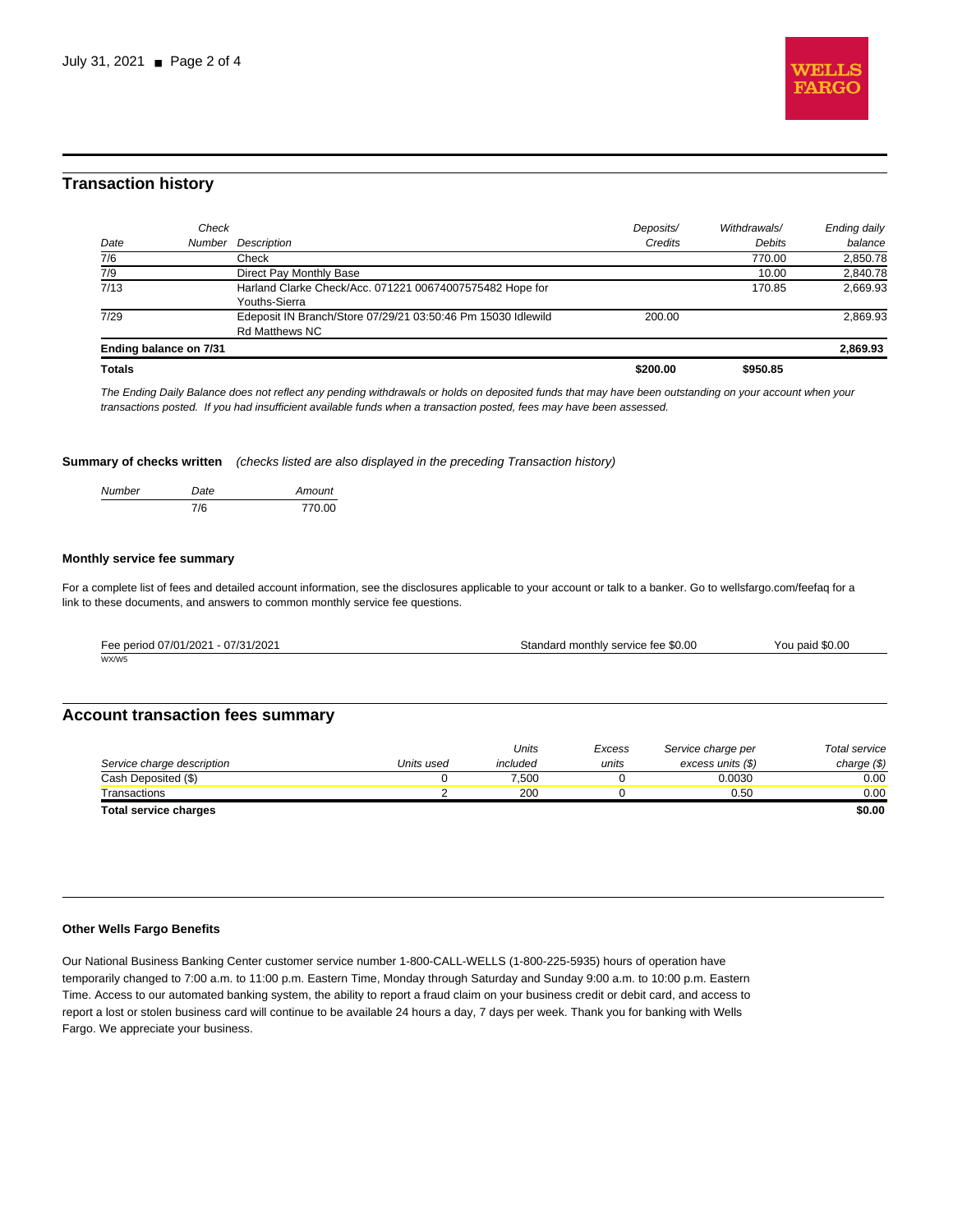

# **IMPORTANT ACCOUNT INFORMATION**

Effective September 1, 2021, the non-Wells Fargo ATM balance inquiry fee will increase from \$2.00 to \$2.50, and the non-Wells Fargo ATM transfer fee will increase from \$2.00 to \$2.50. To avoid these fees, monitor your balances and transfer money by accessing Wells Fargo ATMs, calling the number on the back of your card, and using Wells Fargo Online® or the Wells Fargo Mobile® app. Availability may be affected by your mobile carrier's coverage area. Your mobile carrier's message and data rates may apply. These fees may not be applicable to all customers and may vary depending on the type of Account you have. For more details, refer to the applicable Wells Fargo Fee and Information Schedule for your Account.